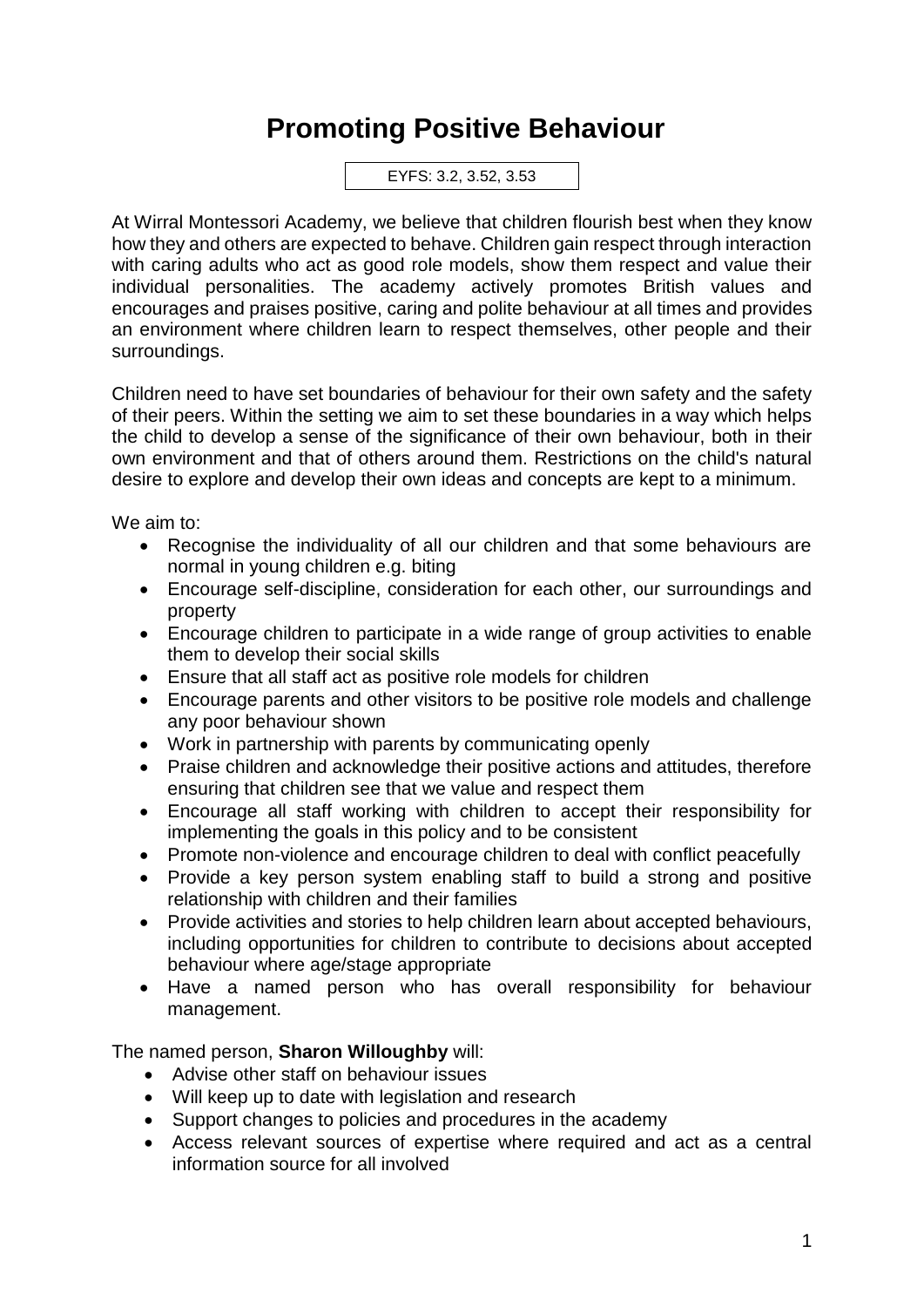• Attend regular external training events, and ensure all staff attend relevant inhouse or external training for behaviour management. Keep a record of staff attendance at this training.

Our academy rules are concerned with safety, care and respect for each other. We keep the rules to a minimum and ensure that these are age and stage appropriate. We regularly involve children in the process of setting rules to encourage cooperation and participation and ensure children gain understanding of the expectations of behaviour relevant to them as a unique child.

Children who behave inappropriately, for example by physically abusing another child or adult e.g. biting, or through verbal bullying, are helped to talk through their actions and apologise where appropriate. We make sure that the child who has been upset is comforted and the adult will confirm that the other child's behaviour is not acceptable. We always acknowledge when a child is feeling angry or upset, and that it is the behaviour that is not acceptable, not the child.

## **When children behave in unacceptable ways:**

- We never use or threaten to use physical punishment/corporal punishment such as smacking or shaking
- We only use physical intervention for the purpose of averting immediate danger or personal injury to any person (including the child) or to manage a child's behaviour if absolutely necessary. We keep a record of any occasions where physical intervention is used and inform parents on the same day, or as reasonably practicable
- We recognise that there may be times where children may have regular occasions where they lose control and may need individual techniques to restrain them. This will only be carried out by staff who have been appropriately trained to do so. Any restraints will only be done following recommended guidance and training and only with a signed agreement from parents on when to use it. We will complete an incident form following any restraints used and notify the parents
- We do not single out children or humiliate them in any way. Where children use unacceptable behaviour they will, wherever possible, be re-directed to alternative activities. Discussions with children will take place as to why their behaviour was not acceptable, respecting their level of understanding and maturity
- Staff will not raise their voices (other than to keep children safe)
- In any case of misbehaviour, we always make it clear to the child or children in question, that it is the behaviour and not the child that is unwelcome
- We decide how to handle a particular type of behaviour depending on the child's age, level of development and the circumstances surrounding the behaviour. This may involve asking the child to talk and think about what he/she has done. All staff support children in developing empathy and children will only be asked to apologise if they have developed strong empathy skills and have a good understanding of why saying sorry is appropriate
- We help staff to reflect on their own responses towards challenging behaviours to ensure that their reactions are appropriate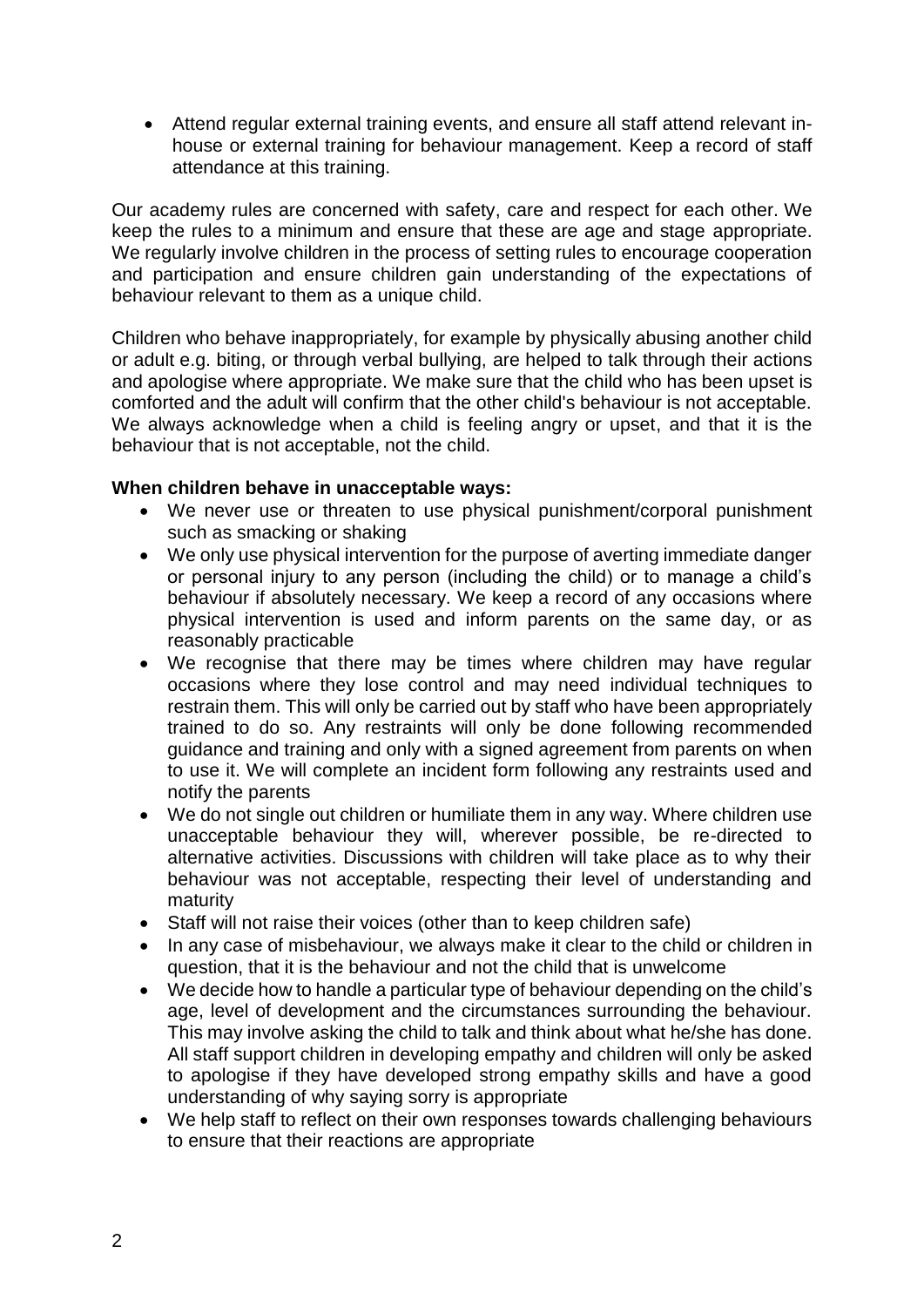- We inform parents if their child's behaviour is unkind to others or if their child has been upset. In all cases we deal with inappropriate behaviour in the academy at the time. We may ask parents to meet with staff to discuss their child's behaviour, so that if there are any difficulties we can work together to ensure consistency between their home and the academy. In some cases we may request additional advice and support from other professionals, such as an educational psychologist
- We support children in developing non-aggressive strategies to enable them to express their feelings
- We keep confidential records on any inappropriate behaviour that has taken place. We inform parents and ask them to read and sign any incidents concerning their child
- We support all children to develop positive behaviour, and we make every effort to provide for their individual needs
- Through partnership with parents and formal observations, we make every effort to identify any behavioural concerns and the causes of that behaviour.
- Where a child's behaviour involves aggressive actions towards other children and staff, for example hitting, kicking etc we will implement an individual behaviour modification plan. The manager will complete risk assessments identifying any potential triggers or warning signs ensuring other children's and staff's safety at all times. In these instances we may remove a child from an area until they have calmed down.

## **Anti-bullying**

Bullying takes many forms. It can be physical, verbal or emotional, but it is always a repeated behaviour that makes other people feel uncomfortable or threatened. We acknowledge that any form of bullying is unacceptable and will be dealt with immediately while recognising that physical aggression is part of children's development in their early years.

We recognise that children need their own time and space and that it is not always appropriate to expect a child to share. We believe it is important to acknowledge each child's feelings and to help them understand how others might be feeling.

We encourage children to recognise that bullying, fighting, hurting and discriminatory comments are not acceptable behaviour. We want children to recognise that certain actions are right and that others are wrong.

At our academy, staff follow the procedure below to enable them to deal with challenging behaviour:

- Staff are encouraged to ensure that all children feel safe, happy and secure
- Staff are encouraged to recognise that active physical aggression in the early years is part of the child's development and that it should be channelled in a positive way
- Children are helped to understand that using aggression, to get things, is inappropriate and they will be encouraged to resolve problems in other ways
- Our staff will intervene when they think a child is being bullied, however mild or harmless it may seem